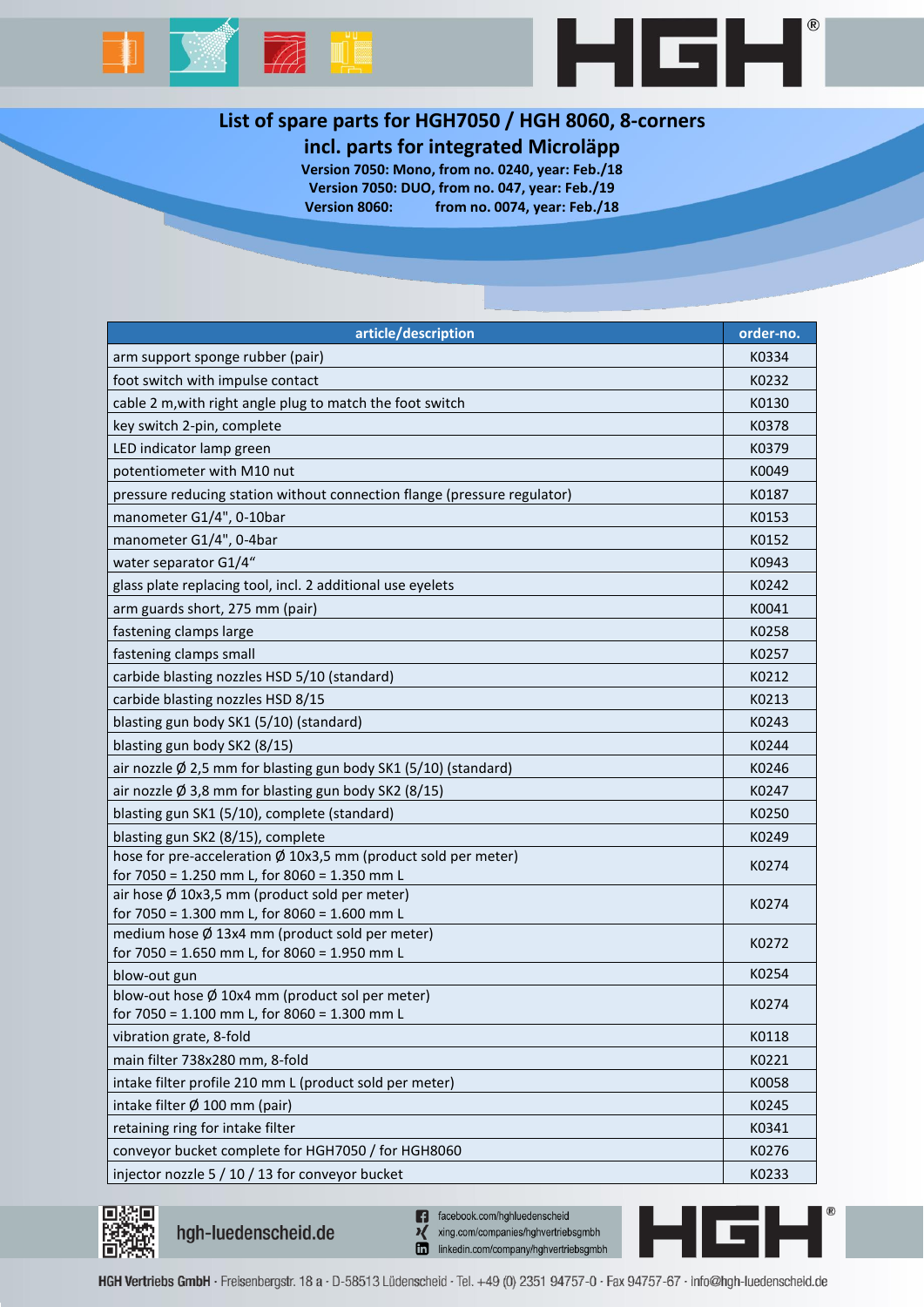



## **List of spare parts for HGH7050 / HGH 8060, 8-corners**

## **incl. parts for integrated Microläpp**

**Version 7050: Mono, from no. 0240, year: Feb./18 Version 7050: DUO, from no. 047, year: Feb./19 Version 8060: from no. 0074, year: Feb./18**

| conveyor bucket body                                                             | K0227       |
|----------------------------------------------------------------------------------|-------------|
| conveying nozzle 10 / 13 / 20                                                    | K0226       |
| filler for lamp profile, 1.290 mm L (product sold per meter)                     | K0230       |
| lamp profile, 1.230 mm L (product sold per meter)                                | K0723       |
| lamp glass 605x83x4 mm                                                           | K0235-ESG   |
| LED tube, rectangular, white, lenght approx. 590 mm (1 pcs.)                     | K0486       |
| LED tube, rectangular, blue (1 pcs.)                                             | K1004       |
| gas pressure spring 330N (1 pcs.)                                                | K0383       |
| gloves, short, unlined, size 10 (pair)                                           | K0208       |
| sealing tape white (product sold per meter)                                      | K0089       |
| holder for handle piece, Microläpp                                               | K0296       |
| safety glass 460x260x5 mm, incl. gasket (K1023) (glass plate outside)            | K1047-ESG-3 |
| gasket for safety and protective glass plate 1.325 mm L (product sold per meter) | K1023       |
| protective glass plate 460x260x4 mm, incl. gasket (K1023) (glass plate inside)   | K1045-ESG-3 |
| allen screw M5x14 mm (to fix the frame)                                          | K1049       |
| outlet cap, grey PE, pipe cap 60 mm                                              | K0002       |
| profile for tamper-opening 580 mm L (pair)                                       | K0039       |
| two-ear hose clamp for outside-Ø 15-17 mm                                        | K0139       |
| two-ear hose clamp for outside-Ø 20-23 mm                                        | K0140       |
| magnet valve G1/4", 230V                                                         | K0001       |
| o-ring seal for conveyor                                                         | K0283       |
| gasket 10x2x925 mm L (product sold per meter)                                    | K1024       |
| Service-Kit for HGH7050 and HGH8060 Mono, consisting of:                         |             |
| 1 pcs. protective glass plate 460x260x4 mm (K1045-ESG), incl. gasket (K1023)     |             |
| 1 pcs. carbide blasting nozzles HSD 5/10 (K0212)                                 | K1052       |
| 1 pair gloves, short, unlined, size 10 (K0208)                                   |             |
| 2 pair intake filter Ø 100 mm (K0245)                                            |             |
| Service-Kit for HGH7050-DUO, consisting of:                                      |             |
| 2 pcs. protective glass plate 460x260x4 mm (K1045-ESG), incl. gasket (K1023)     |             |
| 2 pcs. carbide blasting nozzles HSD 5/10 (K0212)                                 | K1053       |
| 2 pair gloves, short, unlined, size 10 (K0208)                                   |             |
| 4 pair intake filter Ø 100 mm (K0245)                                            |             |



hgh-luedenscheid.de

n facebook.com/hghluedenscheid xing.com/companies/hghvertriebsgmbh linkedin.com/company/hghvertriebsgmbh